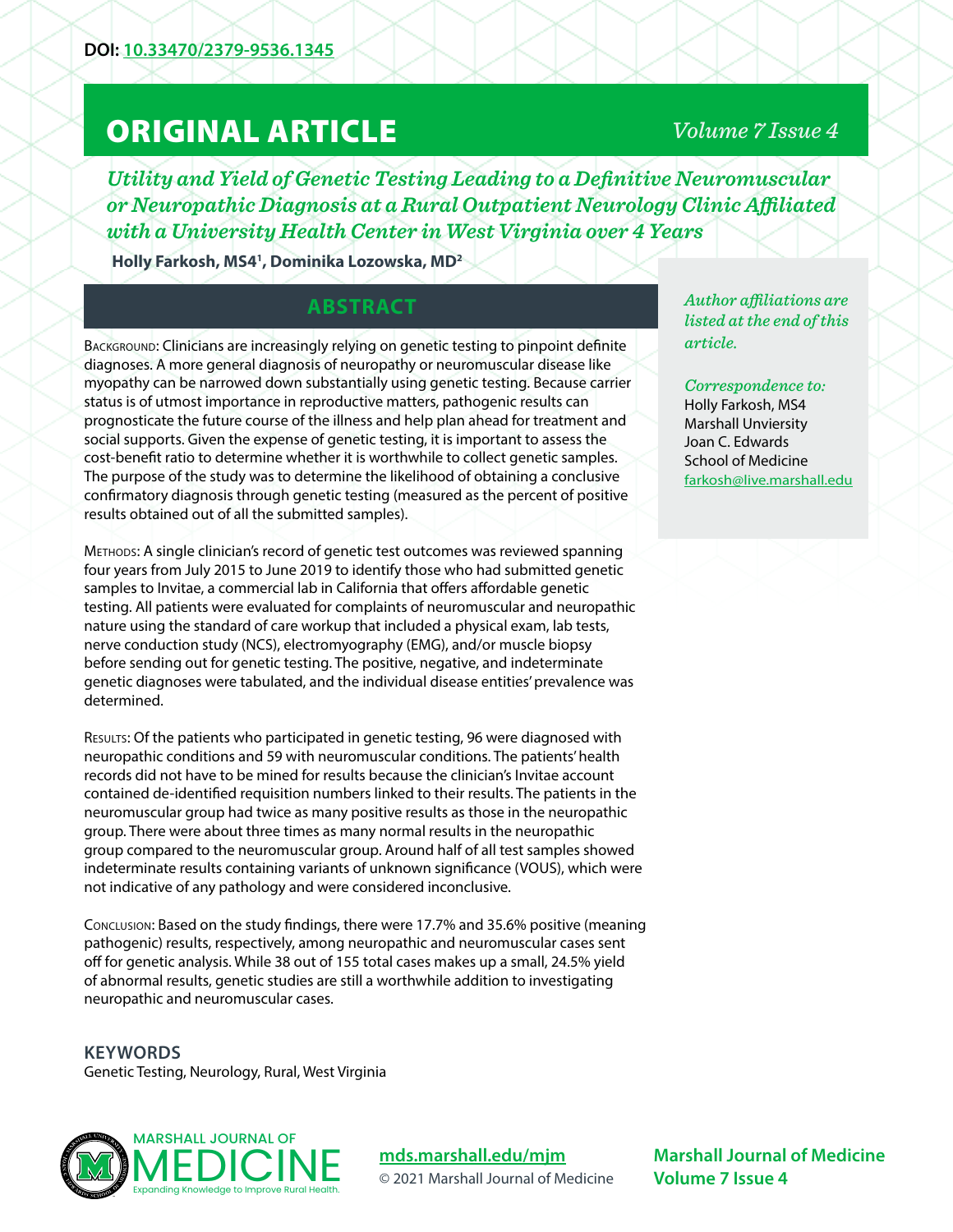#### **INTRODUCTION**

Genetic testing has come to the forefront as one of the tools a neurologist uses more frequently than ever as the next step for patient care after a detailed history, careful exam, and appropriate workup, including labs and EMG/NCS studies. It may even eliminate the need for a muscle, skin, or nerve biopsy, depending on the particular situation and the clinician's judgment. This article is a retrospective review of all genetic results for nextgeneration, sequencing-based gene panel testing of patient samples obtained at a neurology clinic

by one provider to determine the percentage of success in reaching a definitive diagnosis (i.e., a particular type of neuropathy or myopathy) and thus prognosticating future disease course and implications for relatives if any.

#### **METHODS**

This study was approved by the Marshall University Institutional Review Board (IRB), protocol number 1427509. The research design consisted of a retrospective record review of de-identified genetic

| AARS AIFM1 APOA1 ASAH1 ATL1 ATL3 ATP1A1 ATP7ABAG3 BICD2 BSCL2 CHCHD10     |
|---------------------------------------------------------------------------|
| COX6A1 CYP27A1 CYP7B1 DCTN1DHTKD1 DNAJB2                                  |
| DNM2 DNMT1 DRP2 DST DYNC1H1 EGR2ELP1 EXOSC9 FBLN5 FBX038 FGD4 FIG4 G      |
| AN GARSGDAP1 GJB1 GLA GNB4 GSN HARS                                       |
| HEXA HINTIHMBS HSPB1 HSPB8 IGHMBP2 INF2 KIF1A KIF5A LITAFLMNA LRSAM1 M    |
| ARS MCM3AP MED25 MFN2 MME MORC2MPZ                                        |
| MTMR2 NDRG1 NEFH NEFL NGF NTRK1 PDK3PLEKHG5 PMP2 PMP22 POLG POLG2 PR      |
| DM12 PRPS1 PRXRAB7A REEP1 RETREG1 SBF1                                    |
| SBF2 SCN11A SCN9A SEPT9SH3TC2 SIGMAR1 SLC12A6 SLC25A46 SLC52A2 SLC52A3 SL |
| SMN1, SMN2SPG11 SPTLC1 SPTLC2 SURF1<br>C5A7                               |
| TFG TRIM2 TRPV4 TTRUBA1 VAPB VRK1 WNK1 YARS                               |

**FIGURE 1.** The 102 genes tested for in the Invitae comprehensive neuropathy disorders panel.

ACTA1 ADSSL1 AGRN ALG14 ALG2 AMPD1 ANO5 ATP2A1B3GALNT2 B4GAT1 BAG3 BI N1 CACNA1S CAPN3 CASQ1 CAV3CCDC78 CFL2 CHAT CHKB CHRNA1 CHRNB1 CHRND CHRNECLCN1 CNTN1 COL12A1 COL13A1 COL6 A1 COL6A2 COL6A3 COLQCPT2 CRYAB DAG1 DES DMD DNAJB6 DNM2 DOK7DPAGT1 DPM1 DPM2 DPM3 DYSF EMD FHL1 FKBP14FKRP FKTN FLNC GAA GFPT1 GMPPB GNE GOSR2GYG1 GYS1 HACD1 HNRNPA2B1 HNRNPDL ISCU ISPD ITGA7KBTBD13 KLHL4 **KCNJ2** KLHL40 1 LAMA2 LAMP2 LARGE1 LDB3LMNA LMOD3 MAP3K20 MATR3 MEGF10 MICU1 MTM1 MUSKMYH2 MYH7 MYL2 MYO18B **MYOT MY** PN NEB ORAI1PLEC PNPLA2 POMGNT1 POMGNT2 POMK POMT1 POMT2 PREPLPYROXD1 RAPSN RXYLT1 RYR1 SCN4A **SELENON SGCA** SGCBSGCD SGCG SLC18A3 SLC5A7 SMCHD1 SMN1,SMN2 SPEG SQSTM1STAC3 STIM1 SYT2 TAZ TCAP TIA1 TK2 TNNT1TNPO3 TOR 1AIP1 TPM2 TPM3 TRAPPC11 TRIM32 TTN VAMP1VCP VMA21

> **FIGURE 2.** The 103 genes tested for in the Invitae comprehensive neuromuscular disorders panel.



**[mds.marshall.edu/mjm](https://mds.marshall.edu/mjm/)**

© 2021 Marshall Journal of Medicine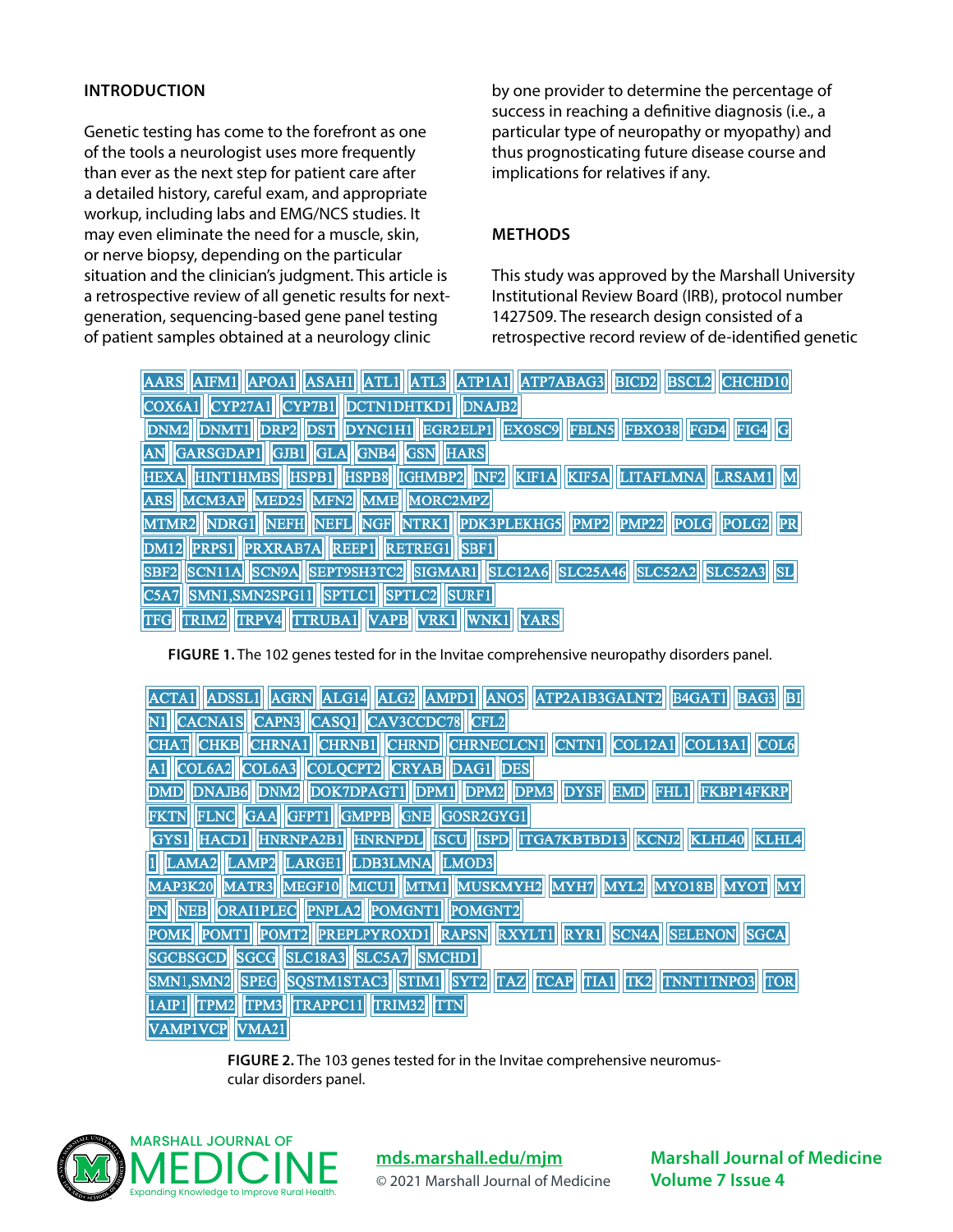results for neurology patients who presented to a single practitioner's outpatient clinic with complaints suggestive of a neuromuscular problem such as weakness, atrophy, or myalgias, versus a neuropathic problem such as numbness, paresthesias, or falls. Patients already had a suitable workup and gave their consent to submit a genetic

sample to gather more definitive information about their condition and its inheritance pattern or to confirm the clinical diagnosis. The Invitae neuropathy panel contained 102 genes (figure 1), and the neuromuscular panel contained 131 genes (figure 2). Inclusion criteria were to include those who presented with neuropathic and neuromuscular



**FIGURE 3.** Pie chart of Invitae neuropathy panel results.



**FIGURE 4.** Pie chart of Invitae neuromuscular panel results.



**[mds.marshall.edu/mjm](https://mds.marshall.edu/mjm/)** © 2021 Marshall Journal of Medicine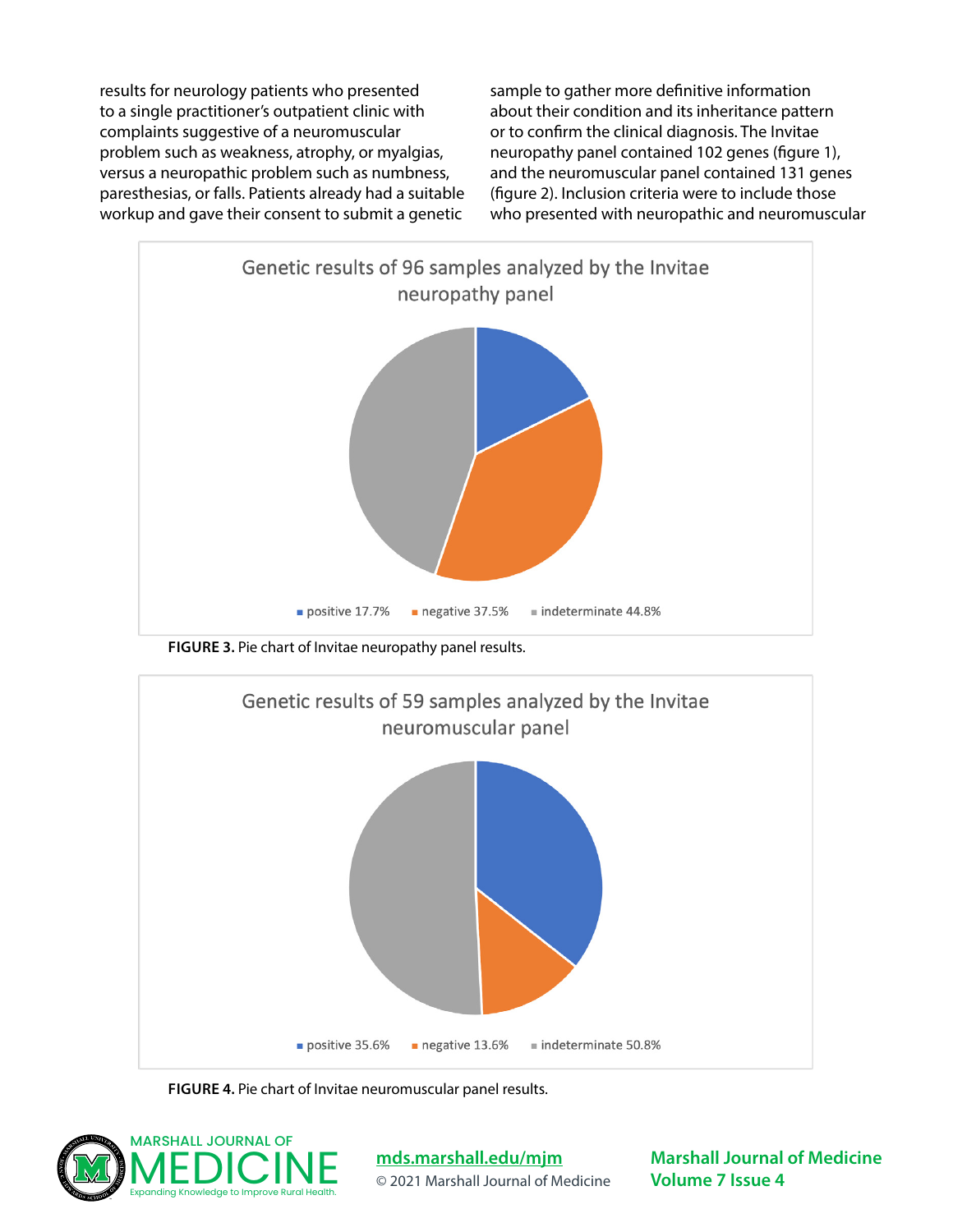complaints and who were studied with Invitae's neuropathic or neuromuscular comprehensive gene panel. Exclusion criteria were to exclude patients who were genetically tested for other conditions due to symptoms concerning Parkinson's, Alzheimer's, and neurofibromatosis. Referrals came from tertiary or private offices in the local tri-state area (West Virginia, Kentucky, and Ohio), the VA hospital, and

colleagues in practice. Neurophysiology using NCS/EMG studies was employed in the majority of cases to distinguish myopathic from neuropathic conditions and to grade the severity. Data entry consisted of arranging anonymous findings consisting of 6 digit requisition numbers in an excel spreadsheet and then tabulating the mutation(s) involved, carrier status, pathogenicity, or lack thereof,



| FIGURE 5. Comparison of abnormal genetic results. |  |
|---------------------------------------------------|--|
|---------------------------------------------------|--|

| Pathogenic      | Five              | Four GJB1  | Three            | One      | One        | One          |
|-----------------|-------------------|------------|------------------|----------|------------|--------------|
| mutations       | <b>PMP22</b>      | mutations  | MFN <sub>2</sub> | MPZ      | SPTLC2     | <b>LITAF</b> |
|                 | mutations         | (X-linked) | mutations        | mutation | mutation   | mutation     |
|                 | (AD               | Charcot    | (AD              | (AD      | (AD        | (AD          |
|                 | Charcot           | Marie      | Charcot          | Charcot  | Hereditary | Charcot      |
|                 | Marie             | Tooth type | Marie            | Marie    | Sensory    | Marie        |
|                 | Tooth             | 1x)        | Tooth            | Tooth    | Autonomic  | Tooth        |
|                 | type 1a)          |            | type 1a)         | type 1b) | Neuropathy | type 1c)     |
|                 |                   |            |                  |          | type 1c)   |              |
| <b>Carriers</b> | One FIG4          | One        |                  |          |            |              |
| of              | (AR               | PLEKGH2    |                  |          |            |              |
| Pathogenic      | Charcot           | (AR        |                  |          |            |              |
| mutation        | Marie             | Charcot    |                  |          |            |              |
|                 | Tooth             | Marie      |                  |          |            |              |
|                 | type <sub>4</sub> | Tooth type |                  |          |            |              |
|                 |                   | C)         |                  |          |            |              |

**FIGURE 6.** Listing of the number of the particular gene mutations found via the Invitae neuropathic panel and the associated disease conditions caused by them. AD (autosomal dominant), AR (autosomal recessive).



## **[mds.marshall.edu/mjm](https://mds.marshall.edu/mjm/)**

© 2021 Marshall Journal of Medicine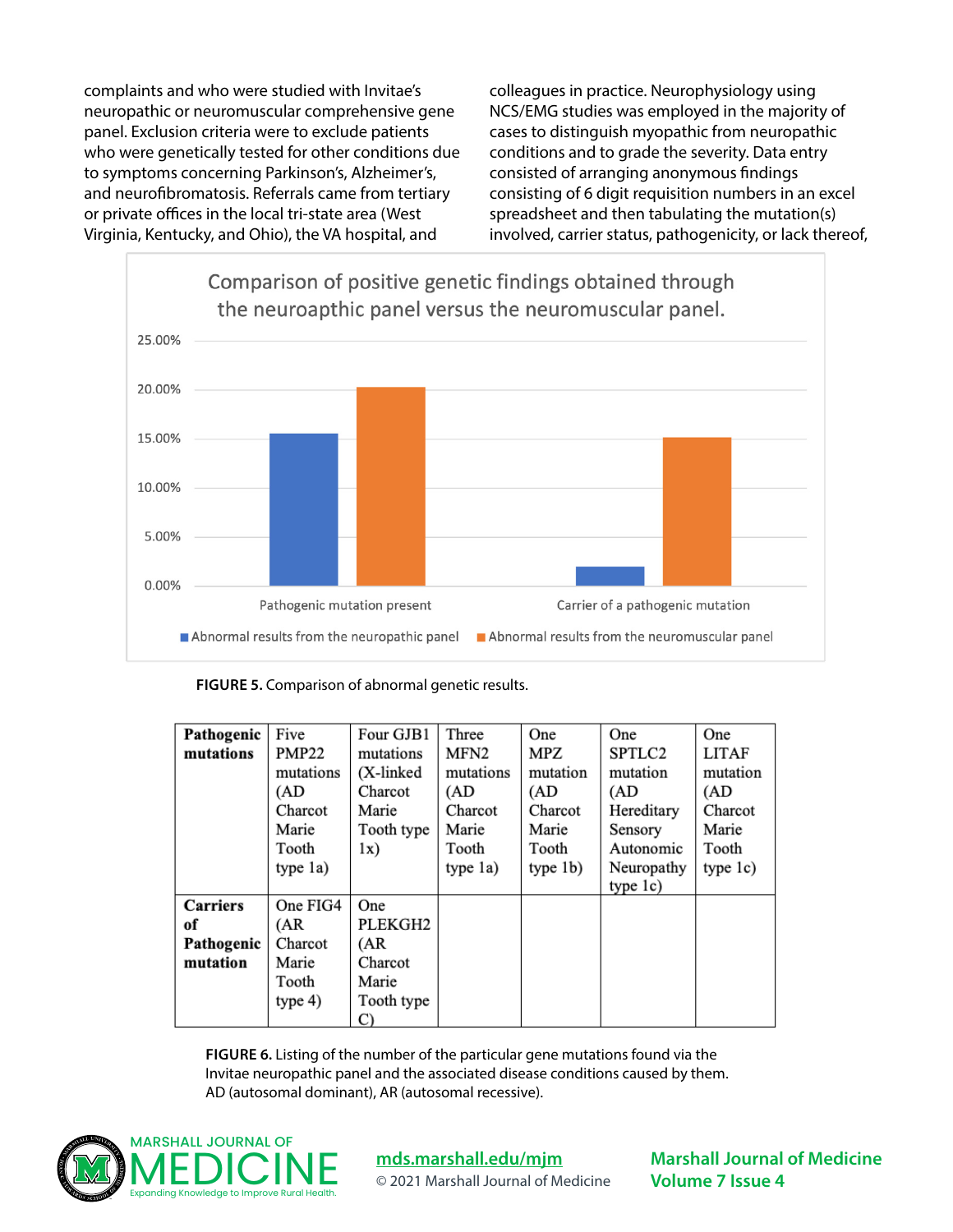| Pathogenic<br>mutations               | Three<br>COL6A3<br>mutations<br>(AD Bethlem<br>myopathy) | Three SCN4<br>mutations<br>(AD<br>paramyotonia<br>congenita) | Two<br>MYH7<br>mutations<br>(AD Laing)<br>distal<br>myopathy)                                                                                | Two<br>CLCN1<br>mutations<br>(AD<br>myotonia<br>congenita)       | One<br>SMN <sub>2</sub><br>mutation<br>(AR<br>spinal<br>muscular<br>atrophy)    | One DNM2<br>mutation<br>(AD<br>centronuclear<br>myopathy)                                 |                                                                                 |
|---------------------------------------|----------------------------------------------------------|--------------------------------------------------------------|----------------------------------------------------------------------------------------------------------------------------------------------|------------------------------------------------------------------|---------------------------------------------------------------------------------|-------------------------------------------------------------------------------------------|---------------------------------------------------------------------------------|
| Carrier of<br>pathogenic<br>mutations | Three NEB<br>mutations<br>(AR)<br>nemaline<br>myopathy)  | One CLCN1<br>mutation<br>(AR myotonia<br>congenita)          | One SMN1<br>mutation<br>(AR spinal<br>muscular<br>atrophy)<br>with<br>SPG11<br>mutation<br>(AR<br>hereditary<br>spastic<br>paraplegia<br>11) | One<br>SMN1<br>mutation<br>(AR<br>spinal<br>muscular<br>atrophy) | One<br>TRIM2<br>mutation<br>(AR limb)<br>girdle<br>muscular<br>dystrophy<br>2H) | One GMPPB<br>mutation<br>(AR)<br>muscular<br>dystrophy-<br>dystroglycono<br>pathy $C14$ ) | One<br><b>CHRNB</b><br>mutation<br>(AR<br>congenital<br>myasthenic<br>syndrome) |

**FIGURE 7.** Listing of the number of the particular gene mutations found via the Invitae neuromuscular panel and the associated disease conditions caused by them. AD (autosomal dominant), AR (autosomal recessive).

along with the presence of inconclusive variants of unknown significance (VOUS).

#### **RESULTS**

One hundred and fifty-five cases were identified as eligible for inclusion in the study. Of these, 96 had been diagnosed with neuropathy and underwent genetic testing with the Invitae comprehensive neuropathy disorders panel, and 59 had been diagnosed with a neuromuscular condition, such as a probable myopathy, and underwent genetic testing with the Invitae comprehensive neuromuscular disorders panel. Out of 96 neuropathic cases, 17 had abnormal, 36 had normal, and 43 had indeterminate results. Of the 17 abnormal neuropathic cases, 15 had an autosomal dominant or X-linked pathogenic mutation pattern, and two were carriers of an autosomal recessive (AR) pathogenic mutation. Out of 59 neuromuscular cases, 21 had abnormal, 8 had normal, and 30 had indeterminate results. Of the 21 abnormal neuromuscular cases, 12 had an autosomal dominant pathogenic mutation pattern, and 9 were carriers of an autosomal recessive (AR) pathogenic mutation. The major disease categories identified are described in figure 6 and figure 7. There were twice as many positive results in the neuromuscular group (35.6%) as in the neuropathic group (17.7%). There

were about three times as many normal results in the neuropathic group (37.5%) as in the neuromuscular group (13.6%). The yield of variants of unknown significance (VOUS) was roughly half of all the tests sent: 44.8% in the neuropathic group and 50.8% in the neuromuscular group.

#### **DISCUSSION**

The literature does not contain a lot of specific data about the prevalence of neuropathic and neuromuscular disease in West Virginia. In 1987, Benson et al. mentioned an Appalachian region kindred with familial amyloid polyneuropathy.<sup>1</sup> West Virginians may be somewhat under-represented in the field of genetic research for various reasons such as poverty level, lack of access to higher education centers and resources due to financial and transportation difficulties, etc., but when looking at cancer as a leading cause of death in Appalachia, Llanos et al. studied "predictors of willingness to participate in biospecimen donation and biobanking among Appalachian adults" and found that 97% of those who agreed to be tested were willing to have their samples sent for genetic studies.<sup>2</sup> We aimed to expand knowledge about which genetic conditions might be uncovered at a single clinician's neurology practice in 4 years at a rural outpatient



## **[mds.marshall.edu/mjm](https://mds.marshall.edu/mjm/)** © 2021 Marshall Journal of Medicine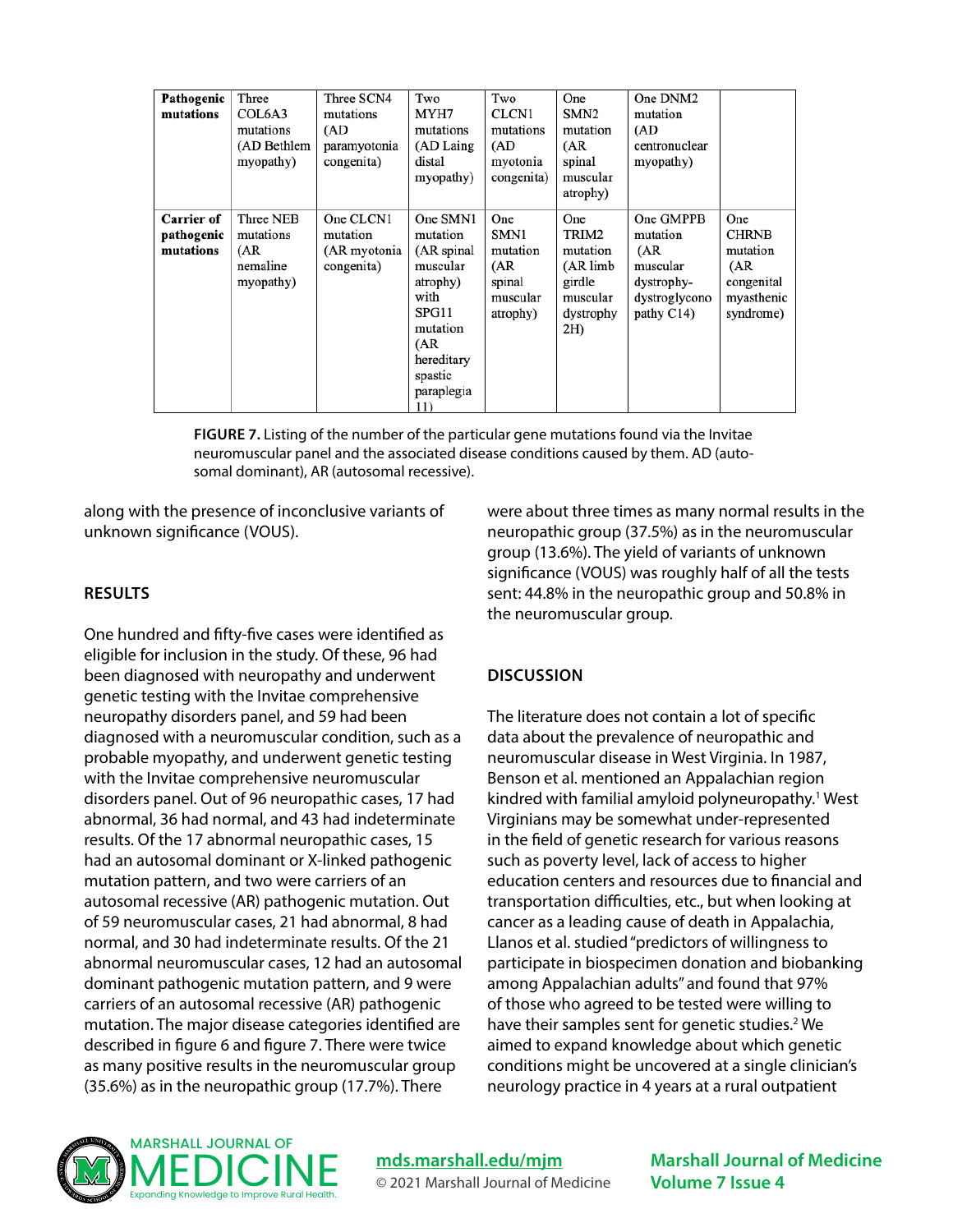neurology clinic in WV. We had 155 patients who expressed interest in genetic testing, excluding those who agreed to be tested for symptoms other than neuropathic or neuromuscular. One limitation of our study is that the number of cases sent for genetic testing is dependent on the clinical acumen of the clinician and the workup leading up to the decision to extend genetic testing to patients. While it was not feasible to obtain second opinions on all 155 patient cases, if we did, it might have been useful to only send those cases for genetic testing, where the other clinician saw a need for it too. Another limitation is the small sample size, which may not be representative of other regions of WV. We could have, perhaps, captured a larger number of cases if we invited other neurology practices to participate in our study, perhaps even the other universitybased practice in WV that also frequently performs genetic testing. The study drew cases from only one clinician's practice, so the case numbers are low due to the clinician seeing other general neurology cases besides patients voicing neuropathic and neuromuscular problems. In a more large-scale population study in Northern England, where prevalence was calculated per 100,000 inhabitants, they were able to confirm the presence of a condition by genetic testing in 75.7% of those whom they studied.<sup>3</sup>

Usually, the diagnostic algorithm in a neurology clinic involves asking about developmental history, specifically, the presence of contractures at birth, developmental milestones, ability to keep up with peers in races, a pattern of wearing out shoe soles, cramps, paresthesias, and any inheritance pattern among relatives with similar symptoms. The exam may reveal pes cavus, thin calves, sensory loss, foot drop, proximal weakness, or scapular winging. After sending a combination of labs that may include but aren't limited to A1c, CPK, B12, and serum electrophoresis, an NCS/EMG study becomes instrumental in pinpointing a need for further testing. Genetic testing with next-generation sequencing (NGS) may help uncover an explanation for a multisystem disease process of neuropathic or myopathic disease and help to pinpoint a specific neuropathy subtype, of which there are many. While whole-exome sequencing is being clinically used, it is more costly, has a higher false-positive rate, a longer turnaround time, and is more difficult to interpret

compared to targeted NGS.4 Our study notably confirmed that among the cases suspected of having a neuropathic condition, as shown in figure 6, there were 14 cases of different CMT subtypes, 2 carriers of different CMT subtypes, and 1 of Hereditary Sensory Autonomic Neuropathy type 1c. Among CMT sufferers, the most common was a PMP22 mutation (5 cases), then GJB1 mutation (4 cases), then MFN2 mutation (3 cases). There was 1 case each of MPZ, SPTLC2, and LITAF mutation causing CMT. CMT is quite prevalent in the general population (1 in 25,000), so that was not unexpected.<sup>5</sup>

In terms of neuromuscular disease, as shown in figure 7, our study predominantly confirmed 3 cases of paramyotonia congenita, 3 cases of Bethlem myopathy, 2 cases of myotonia congenita, 2 cases of Laing distal myopathy, 1 case of centronuclear myopathy, and 1 case of spinal muscular atrophy. There were three carriers of nemaline myopathy and 6 carriers of other conditions (limb-girdle muscular dystrophy 2H, congenital myasthenic syndrome, SMA, myotonia congenita, and muscular dystrophy-dystroglycanopathy C14). Curiously, 1 patient was a carrier of 2 disease conditions (SMA and hereditary spastic paraparesis). This shows that sometimes, sending a panel containing multiple genes is convenient because it can identify several mutations at once. However, casting a wide net for testing (including genetic testing) is still considered controversial, given that Greenberg et al stated the viewpoint that "testing should be performed as targeted studies, sometimes sequentially, but not as wasteful panels of multiple genetic tests performed simultaneously."6 It appears that the clinician in our study sent off more test kits for neuropathy compared to the number of kits sent for neuromuscular testing but received fewer confirmations of genetically proven neuropathy, which indicates a potential tendency to overtest patients with a neuropathy presentation. This discrepancy could be due to the fact that neuropathies have many other potential etiologies besides being inherited, such as being caused by vitamin deficiencies, systemic illness (diabetes and hepatitis C), or by medications (colchicine, amiodarone, or certain chemotherapeutics). The ease of sending a genetic panel may lead to over-reliance on it.



**[mds.marshall.edu/mjm](https://mds.marshall.edu/mjm/)** © 2021 Marshall Journal of Medicine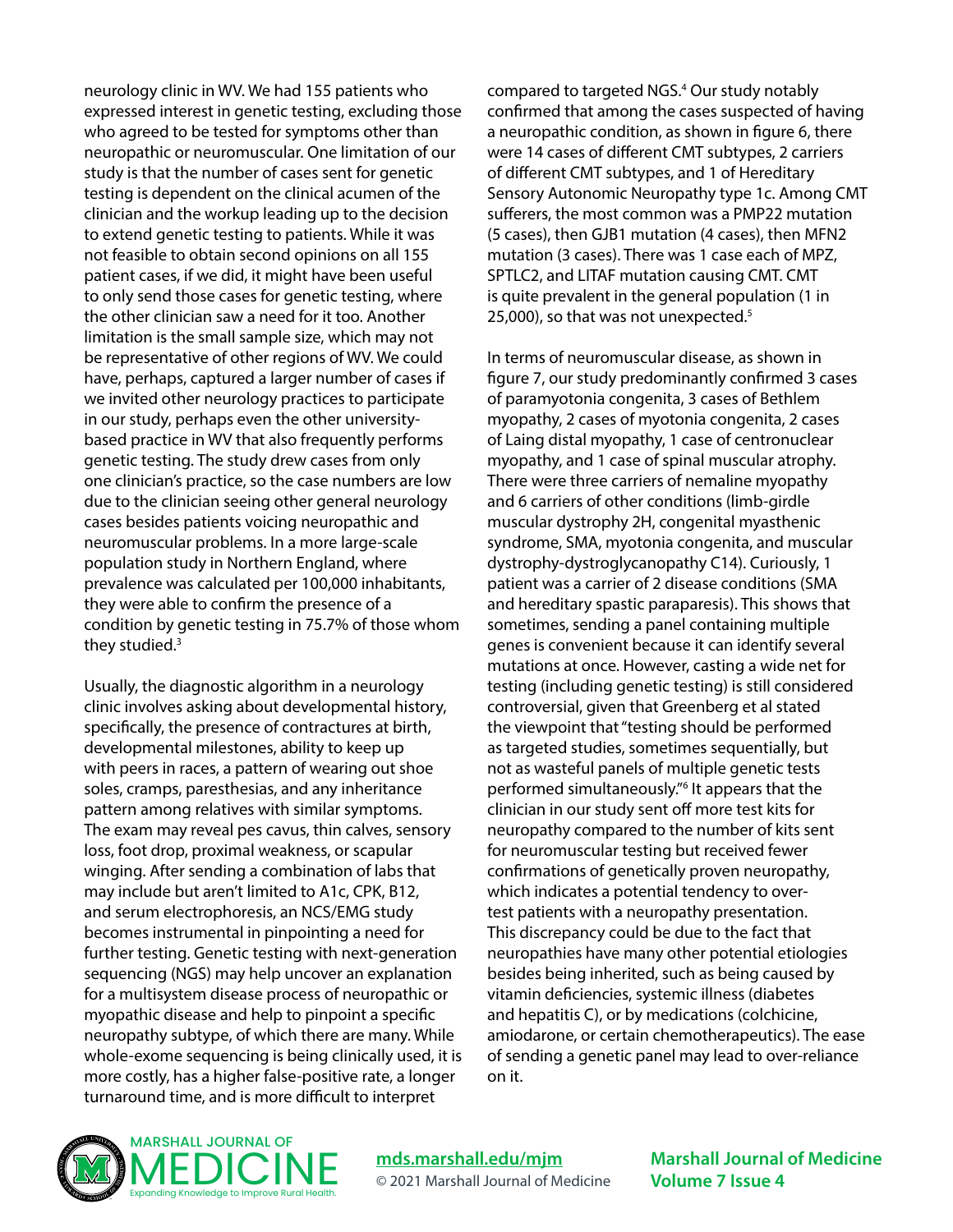Genetic testing is important because it can be informative about comorbidities that otherwise may not be immediately apparent. For example, the phenotype of high arches and hammertoes may hint at the presence of CMT. While a diagnosis may be made clinically, certain CMT subtypes like CMT type 6 coincide with ocular conditions that may be missed, were it not for genetic testing, and optic atrophy can be discovered earlier and sufficiently monitored. In the case of a patient who is misdiagnosed as CIDP based only on soft symptoms and prior NCS studies and is refractory to steroids or immunosuppressive treatment, genetic testing could potentially help reclassify him as CMT 1a. Sometimes, when looking for another suspected mutation, a discovery is made of a completely different sort, as in our study, where one ALS patient was found to be a carrier of AR spinal muscular atrophy. Another patient was found to be a carrier of 2 AR mutations: spinal muscular atrophy and hereditary spastic paraplegia 11. Normally, familial testing would be offered, but the ALS patient was adopted, and the other patient's relative wasn't interested in getting tested because she was unaffected.

One drawback of large panel genetic testing is the number of variants of unknown significance (VOUS) reported. VOUS are somewhat difficult to explain to the patient because they represent polymorphisms of uncertain significance. Those with indeterminate results may get reclassified in the future, as Invitae scans Exome Aggregation Consortium (ExAC) databases for other cases of VOUS reported. It is easier nowadays than previously to send a genetic test, especially on saliva, which can be collected in the office. The genetic test allows for arrival at a precise diagnosis which otherwise may not be established with confidence. A condition like muscular dystrophy or inherited neuropathy can be narrowed down with genetic testing to a subtype or even precisely characterized sooner than could be done by clinical exam or biopsy alone. There is often not enough time in the clinic to do a full pedigree or to examine close relatives in the office. A phone consultation via telemedicine with a geneticist may prove helpful when the lack of a geneticist on site prevents patients from attending genetic consultations for post-diagnosis counseling or arranging familial testing.

In terms of clinical application of genetic testing, let's take the example of a hypothetical Duchenne muscular dystrophy case. If the clinician has a high degree of suspicion upon seeing a young male patient with enlarged calves, who is walking on tiptoes and has elevated creatinine phosphokinase enzyme, a quick genetic test for large deletion/ duplication in the DMD gene or genetic sequencing for smaller point mutations can be obtained to arrive at the answer faster, rather than waiting to do a rather invasive EMG test or a muscle biopsy to check if dystrophin protein is absent in the patient's muscle fibers. The earlier the patient is diagnosed, the earlier he will have access to supportive care, orthotics, assistive devices, and treatments like steroids that help preserve respiratory function and delay ambulatory decline. His female relatives can also be tested to see if they are symptomatic carriers, which screens them for heart problems and weakness they may develop and gives them access to echocardiograms and specialist care, which they might not otherwise get. The personal impact of genetic testing on someone who, for example, has early motor neuron disease but very few symptoms and is still functioning may provide early genetic confirmation of the condition before progressive terminal illness ensues. This would allow some time for the patient to visit distant relatives or undertake travel before he becomes too ill to travel or would allow time for him to move to a better-adapted house that may be easier to access and navigate. In a case of spinal muscular atrophy (SMA), prior knowledge of having an inheritable mutation in the family pedigree may facilitate discussion of considerations for choosing alternative fertility options such as surrogacy or adoption to avoid passing on a condition that may have terminal or severe consequences to the next generation. Overall, genetic testing is highly conducive to streamlining and facilitating targeted care and treatment for patients.

#### **CONCLUSION**

The accumulated results showed the breadth of neuromuscular and neuropathic genetic conditions present in a typical patient population of a university outpatient neurology clinic in rural West Virginia (WV) over the course of 4 years during a single



**[mds.marshall.edu/mjm](https://mds.marshall.edu/mjm/)** © 2021 Marshall Journal of Medicine